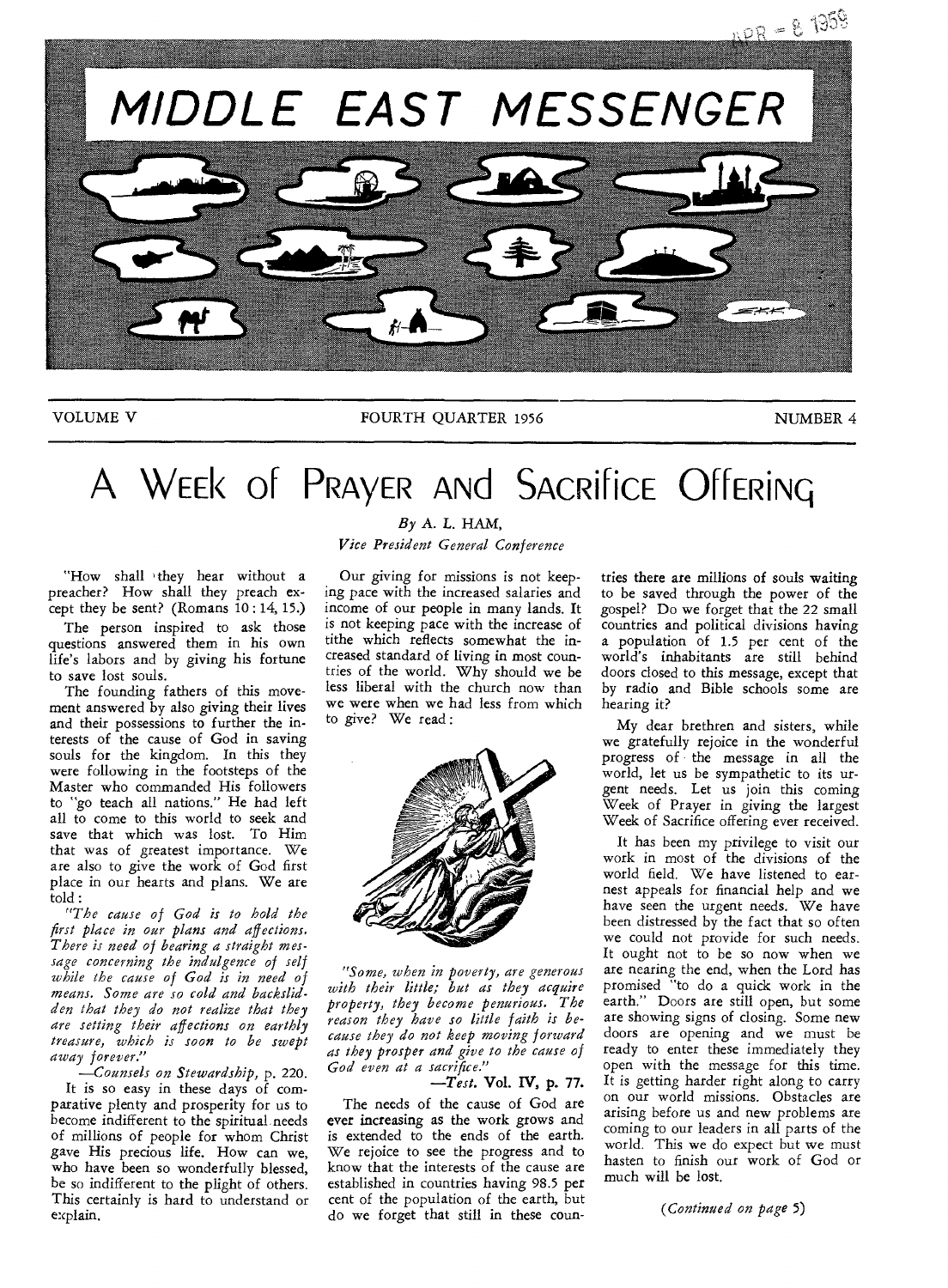

EDUCATIONAL DEPARTMENT

r ur lu au nu t un de la construction de la construction de la construction de la construction de la construct<br>L'ann lui au nu de la construction de la construction de la construction de la construction de la construction

G. Arthur Keough, Secretary

# **The Church's Responsibility Toward the Children and Youth**

### *By* INDRA ASHOD

- I. Necessity of Christian Education. A. A child is not naturally born with the ability to choose between good and evil. (Prov. 22 : 15.)
	- B. A child not corrected is a source of shame. (Prov. 29 : 15.)
- II. God Gives the Command Concerning the Training of Children.
	- A. Right education is a means of saving their souls. (Prov. 23 : 13, 14.)
	- B. God is displeased with those who neglect the training of the children. (Matt. 18 : 6.)
	- C. Jesus placed special stress on the training of the little ones. (Matt. 19: 14, 15; 18: 10; John 21 : 15.)
- III. When and How Should the Children Be Taught.
	- A. Parents' responsibility starts before the child is born. (Judges  $13:4, 5.$
	- B. Training starts very early in the child's life. (Prov. 19 : 18.)
	- C. Children should be taught at all times, under all circumstances. (Deut. 6:6, 7; 11:18, 19.)
- D. Love is the basis of the training. 1. He that loveth his son chasteneth him. (Prov. 13 : 24.) 2. The Lord also chasteneth whom He loveth. (Heb. 12:6, 7.)
- IV. The Results of Right Education.
	- A. A child properly trained is wise and a delight to his parents. (Prov. 22 : 15; 29 : 15, 17.)
	- B. As a child is trained when he is young, so will he be when he grows old. (Prov. 22 : 6.)
	- C. They develop beauty of character. (Ps. 144 : 12.)
- V. Bible Examples of Proper Training. A. The training Moses received as a child from a devoted mother affected his whole life. (Ex. 2: 9, 10; Heb. 11 : 23-26.)
	- B. Timothy received his training from a faithful mother and grandmother. (11 Tim. 1 : 5; 3 : 14, 15.)
	- C. Jesus Christ—an example to all. (Luke 2 : 40, 51, 52.)

strong and firm, erected; and then day by day the work of building, polishing, perfecting, must go forward.

#### *Deny the Child Anything but This Right*

i<br>|<br>|}<br>|} Parents, remember that your home is \_a training school, in which your children are to be prepared for the home above. Deny them anything rather than the education that they should receive in their earliest years. Allow no word of pettishness. Teach your children to be kind and patient. Teach them to be thoughtful of others. Thus you are preparing them for higher ministry in religious things.

The home should be a preparatory school, where children and youth may be fitted to do service for the Master, preparatory to joining the higher school in the kingdom of God.

### *Not a Secondary Matter*

Let not home education be regarded as a secondary matter. It occupies the first place in all true educaion. Fathers and mothers have entrusted to them the molding of their children's minds.

How startling is the proverb, "As the twig is bent, the tree is inclined." This is to be applied to the training of our children. Parents, will you remember that the education of your children from their earliest years is committed to you as a sacred trust? These young trees are to be tenderly trained, that they may be trans-planted to the garden of the Lord. Home education is not by any means to be neglected. Those who neglect it neglect a religious duty.

### *The Great Scope of Home Education*

Home education means much. It is a matter of great scope. Abraham was called the father of the faithful. Among the things that made him a remarkable example of godliness was the strict regard that in his home he paid to the commands of God. He cultivated home religion. He who sees the education given in every home, and who measures the influence of this education, said, "I know him that he will command his children and his household after him, and they shall keep the way of the Lord to do justice and judgment."

God commanded the Hebrews to teach their children His requirements, and to make them acquainted with all His dealings with their people. The home and the school were one. Li the place of stranger lips, the loving hearts of the father and mother were to give instruction to their children. Thoughts

#### *(Continued on page* 6)

# **Importance of the Home School**

#### *Education Begins at Home*

It is in the home that the education of the child is to begin. Here is his first school. Here, with his parents as instructors, he is to learn the lessons that are to guide him throughout life lessons of respect, obedience, reverence, self-control. The educational influences of the home are a decided power for good or for evil. They are in many respects silent and gradual, but if exerted on the right side, they become a farreaching power for truth and righteousness. If the child is not instructed aright here, Satan will educate him

through agencies of his choosing. How important, then, is the school in the home !

### *Here the Foundations Are Laid*

Upon all parents there rests the obligation of giving physical, mental, and spiritual instruction. It should be the object of every parent to secure to his child a well-balanced, symmetrical character. This is a work of no small magnitude and importance—a work requiring earnest thought and prayer no less than patient, persevering effort. A right foundation must be laid, a framework,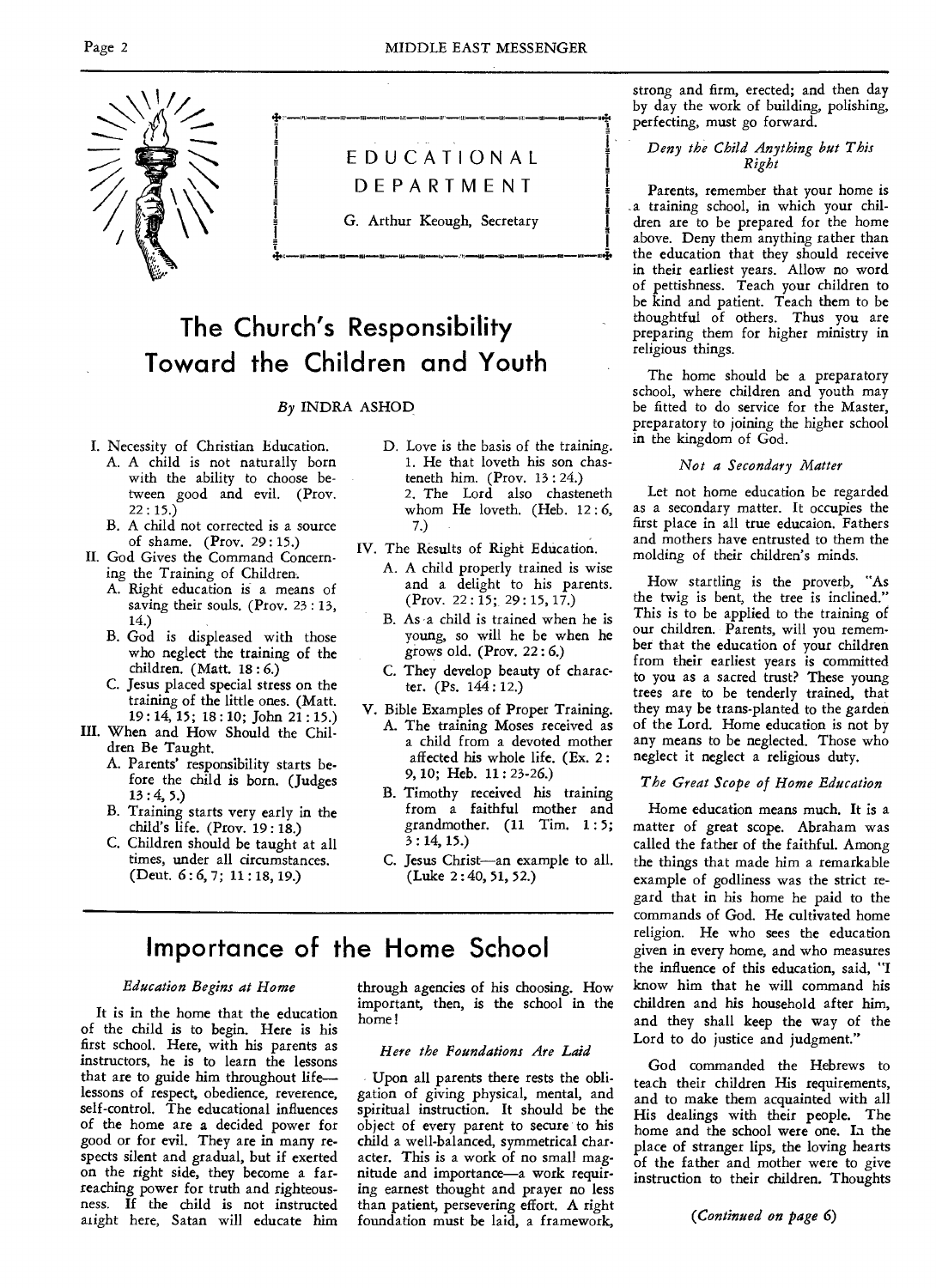# **ADVENTIST MEDICAL CADET AND CIVIL DEFENSE CORPS CAMP**

**By WAYNE E. OLSON** 

**The first Adventist Medical Cadet and Civil Defense Corps camp in the Middle East Division was conducted on the campus of Middle East College from September 9 to 25. Thirty-eight young men left their duties as students, teachers, and preachers in order to secure first aid, civil defense, and military training which would prepare them to serve their country and fellow men in time of need.** 

**Seventh-day Adventists are willing to join the military forces of their country when called. However, they also believe that they are citizens of Christ's kingdom and therefore must obey His words for He said, "My kingdom is not of this world : if my kingdom were of this world, then would my servants fight." John 18 : 36. As citizens of Christ's kingdom which is a kingdom of love, and peace, Seventh-day Adventists do not feel that they can bear arms with which to take human life but they are willing to cooperate with their governments in** *every* **way possible to save life. Understanding and appreciating their position, the Ministry of Defense of the Republic of Lebanon has arranged for Seventh-day Adventist students to take basic military training without arms. Instead of training with weapons of destruction they follow a concentrated program of training for civil defense and first aid work.** 

**The Department of Military Training of the Ministry of Defense sent two drill instructors to the camp who were responsible for the military training and discipline. The Department of Civil Defense provided thirteen instructors, each a specialist in one or more phases of civil defense and rescue work. They also taught the men how to use the instruments carried in the special civil defense rescue trucks. The Lebanese Red Cross arranged for a doctor and first aid instructor to give 30 hours of first aid instruction. Twenty-three of the cadets were successful in the examinations and will receive their first aid certificates from the President of the Republic at the annual graduation ceremonies at UNESCO.** 

**Mr. Michael Nabti acted as the executive officer of the camp and assisted in the first aid instruction. Mr. Anees Haddad, the Adjutant and First Sergeant kept the office records in order** 







**(Continued on page 4)** Treating the "wounded" on the "battlefield"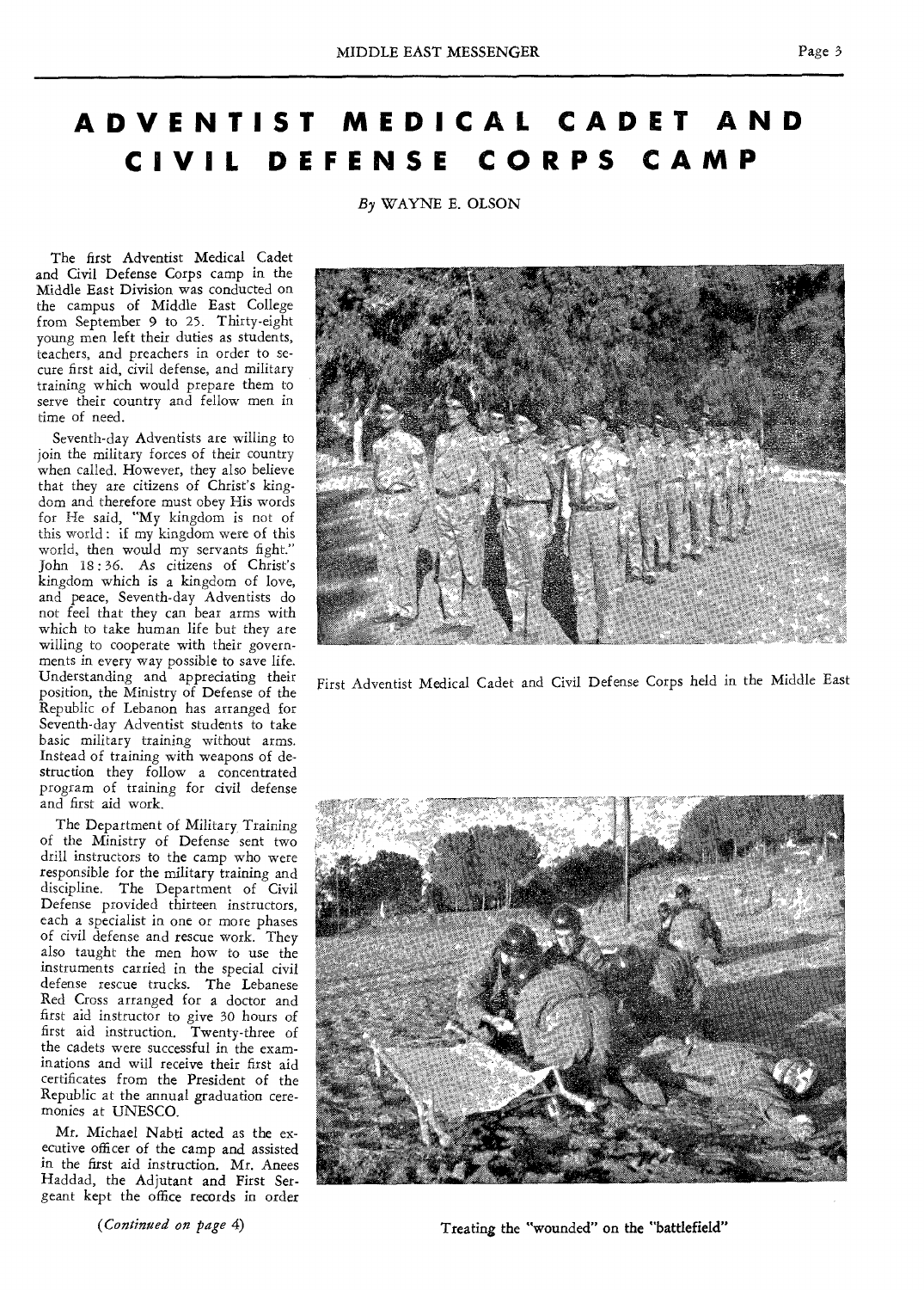# THE YEAR AHEAd

A flower unblown, a book unread, A tree with fruit unharvested. A path untrod; a house whose rooms Lack yet the heart's divine perfumes. A landscape whose wide border lies In silent shade 'neath silent skies. A wondrous fountain yet unsealed, A casket with its gifts concealed— This is the year that for you waits Beyond tomorrow's mystic gates.

—Horatio Nelson Powers.

# **MEDICAL CADET**

*(continued from page* 3)

and led in the training of litter bearers. Elder G. Arthur Keough, the camp Chaplain, conducted the morning worships and character guidance studies. Wayne E. Olson was the general camp director.

During the camp some of the cadets felt they were being overworked by the crowded training schedule which ran from 5 : 15 a.m. to 9: 15 p.m. or later. Recently one of the trainees remarked, "When we were in the camp we felt tired, irritated, overworked and unduly circumscribed by the military discipline of the camp. We could hardly wait for it to finish but now we realize its real value. Really, it was a wonderful training for *us."* The practicalness of the training was illustrated a few days ago when the forest near the shop caught on fire. In seconds those trained in fire fighting at the camp were fighting the fire with water and shovels according to the training they received while others stood on the road watching and wondering what to do.

On the day of the final parade, the cadets demonstrated their accomplishments by extinguishing a gasoline and oil fire with water in a few seconds. They also gently lowered *"unconscious*  live casualties" from the roof of the Men's dormitory safely to the ground by means of rope "chairs" and litters suspended by ropes. Commenting on the demonstrations, Colonel Alexander from the Department of Civil Defense, said, "This is indeed marvelous. I don't see how these fellows could learn so much *in* only two weeks." The answer is simple. They did it because they had a purpose, a will to learn how to serve their country and fellow men in time of need.

At present study is being given toward organizing rescue squads that will be trained and ready on a moments notice to undertake rescue operations should another catastrophe such as the flood in Tripoli or the earthquake in South Lebanon strike again. May God bless these young men as they stand trained *and* ready to serve whenever called.

# Meet For The Master's Use

#### *By* RICHARD LEWIS

I can see the expression on her face when he little boy told her. The great Teacher used *her* bread to feed all those people? All the multitude from the surrounding villages tasted *her* bread? Oh, my! Was it a good culture of yeast? Was the oil well beaten? Was the barley ground fine enough? Was the loaf baked to just the right golden brown so that the crust was crunchy but not hard, so that the center was completely done?

Oh, yes! And wasn't it wonderful that five little loaves could be used to feed the great throng! But it was *her*  bread, every crumb of it, multiplied by the Master's command.

A workman minted a coin. It was Roman, with an image of Caesar on it.

<sup>k</sup>*63*/, *d* r,ew *1/* 

\* Middle East College Chapel was the setting for a happy occasion on September 6 when the sacred marriage vow was solemnly pledged between Edmond Haddad and Ella Hasso. May heaven's richest blessings rest upon this young couple as they share a Christian home together.

In the chapel of Dar El Salaam School in Baghdad on September 9, Khalil Daoud took as his bride Claira Najeeb Hayalli. We wish them the Lord's blessing as they unite their lives together.

\* In the Beirut Arabic Church on September 16, Noel Khoury became the bride of Alfred Akar. The good wishes and prayers of many friends go with them as they unite their lives together.

\* On September 23 Yrvant Maksoudian and Knarig Mikaelian were united in marriage in the chapel of Middle East College. We wish them God's richest blessing as they establish a Christian home.

\* Eddie Kaloustian of Istanbul, Turkey, and Sonia Nassif of Heliopolis, Egypt were united in marriage on September 30 in the Heliopolis Church by Elder Neal C. Wilson. We wish them the Lord's blessing as they continue to study and work for Him.

On October 14 Nicola Barlas and Samira Kamil Bunny were united in marriage in the school chapel in Baghdad by Elder C. C. Crider. May the Lord bless them as they establish a Christian home.

He didn't know it would become the most famous coin in the world, preached about in every land. He didn't know that the world's greatest Teacher would use that coin to emphasize a basic principle : that the Christian owes allegiance to human government and to God.

The Master, one evening, held a chalice in his hand, filled with the fruit of the vine. He blessed it and gave drink to His disciples from it, *saying,* "This cup is the new testament in My blood." It was a ceremonial cup, carefully wrought, possibly of beaten gold, and it has become the subject of story and legend throughout Christendom. A workman made it, but did not know that his artistry would become famous.

In countries which still have kings, to make for royalty is a distinction worth much to the maker and widely advertised. But the goldsmith, the minter, and the baker could not know that the Prince of heaven would use their wares. If the items were good enough for royalty it was because their habit was to make the best.

To make every batch of bread as though the Master would sample it! To keep the house each day as though the Master would visit! What a new glamour would attach to homemaking under such motivation! But it's true —really. Our only chance to serve Him, *since* He *ceased* to walk the lanes of Galilee, is in the person of a fellow human. "Inasmuch as ye have done it unto one of the least of these My brethren, ye have done it unto Me." Matthew 25 : 40.

You have a mouth to speak. Are the words chosen, the sentences formed, as thought the Master would hear them? He does, you know.

You have a face you wear each day. Would you change its expression if the Lord suddenly appeared around the corner? Or do you show to your fellows a face such as you would want Him to see?

Perhaps your business is to buy and sell. Is every transaction carried on as though the other party might suddenly reveal himself as the Master? It would be embarrasing to have Him discover a short weight, or inferior quality, or a false boundary, or a concealed defect. But He does discover every one, you know.

What a happy thought that every sentence that blesses, every *smile* that cheers, every honest act, receives His approval. And every object produced with perfection meets His approbation. It makes life ten times worth the living to know that, regardless of the opinions or ignorance of men, our lives are known by our Lord and that it is His evaluation that will count for eternity.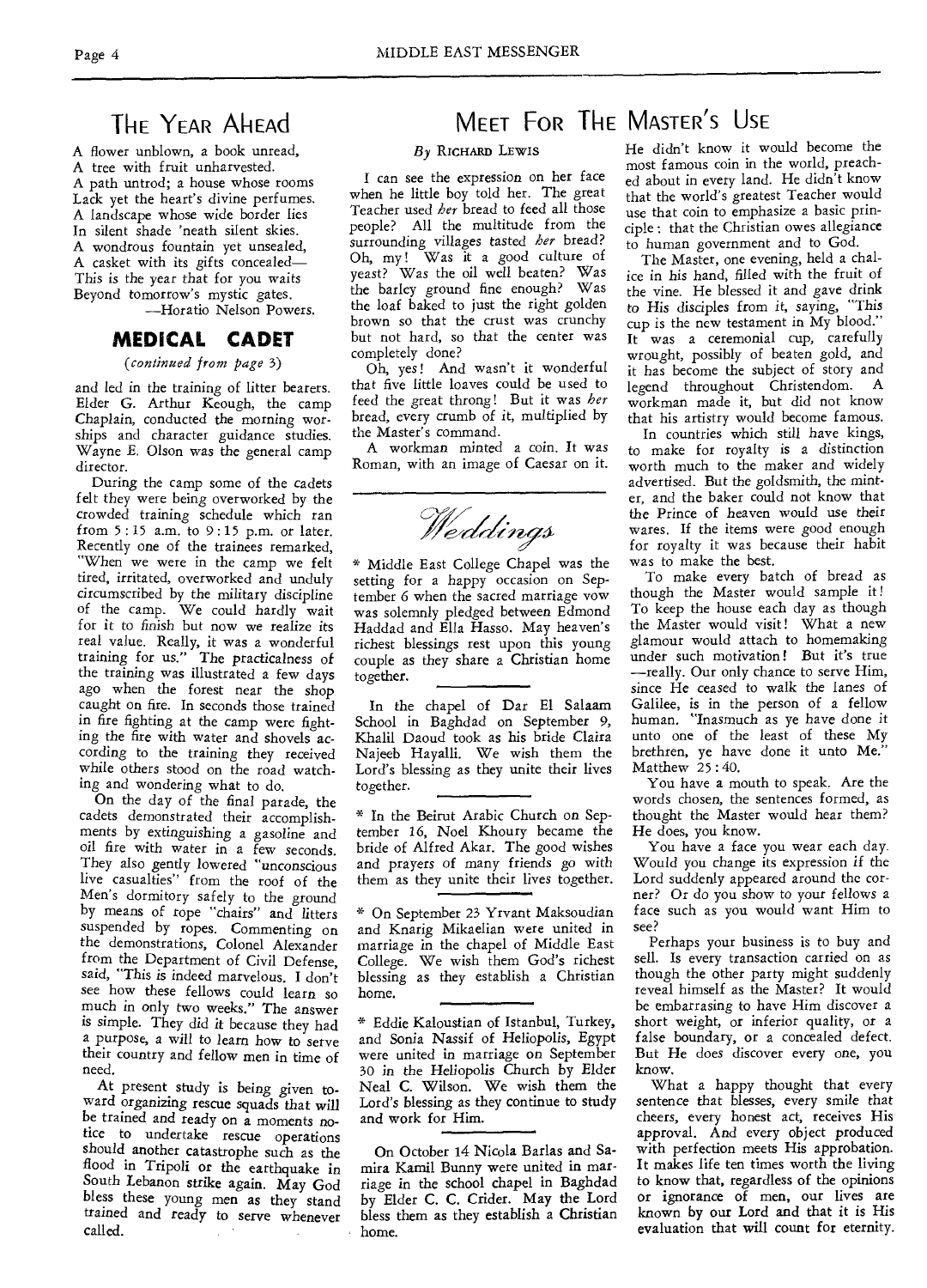# **MINISTERIAL INSTITUTE**  *By* A. GORDON ZYTKOSKEE

"Earnest, self-sacrificing men and women are needed, who will go to God and with strong crying and tears plead for the souls that are on the brink of ruin. There can be no harvest without seed-sowing, no result without effort.' G.W., p. 26.

With this challenge ringing in their ears and weighing upon their hearts, nearly one hundred delegates from all parts of the Middle East Division met at Middle East College for a Ministerial Institute. For ten days, August 23 to September 2, eager hearts worked and prayed together in a rededication of their lives for greater service.

We were especially fortunate to have with us to lead out in the Institute, Elder R. A. Anderson, the Secretary of the Ministerial Department of the General Conference. With his years of wide experience in teaching and preaching, he was able to lead us into periods of inspiration and guidance which will be a lasting influence in the lives of the workers who had the privilege of attending the meetings.

Associated with Elder Anderson was Elder Kenneth Vine. Elder Vine is the Director of Counseling and Guidance and the Chairman of the Division of Religion and Biblical Languages at Middle East College. His practical lectures helped to make the Institute of keen interest to all.

A number of delegates also took part making a well-balanced program for the ten days.

Besides the official delegates that were present, a large number from the community and Middle East College took the opportunity of attending some of the lectures, especially the evening sermons given by Elder Anderson.

Prayer band leaders Anderson, Vine, Wilson, Skinner, Hartwell, and Zytkoskee report that some of the outstanding moments of fellowship and heartsearching were experienced in the prayer circles that met following the morning devotions.

Besides the various problems applicable to the work of the Middle East that were discussed, there was a reiteration and emphasis of some of our standards and doctrines which have suffered a loss, in our midst. However, the crowning theme and object of search for the entire ten days was a better and clearer knowledge of the vibrating influence and power of Jesus the Saviour. It was pointed out that much of the misunderstanding that exists concerning our beliefs centers around the lack of emphasis on our part of the fundamental center of our entire message—that is, the divinity of Jesus the Son of God and His sinless character while upon this earth.

Surely not one delegate left the Institute without a stronger convicion of the power through the name of Jesus. No one left without a fuller understanding of the position and character of the Master. No one could leave without experiencing a more complete victory over besetting sins. Not one went back to his field without a Godgiven determination to be of greater service to the cause of God. Yes, most assuredly all who were present received a deeper spiritual experience that will spur them on to greater efforts and higher goals. It was truly a season of refreshing which by prayer and labor we must continue to maintain and develop until God has accomplished in and through us His divine purpose.

## **WEEK OF PRAYER**

#### *continued from page* 1)

Let us think again, and very seriously, of souls waiting to be saved by the gospel — the millions dying without knowing Him and His salvation. Stand on the crossroads of the continents; travel through the countries, the cities, the towns, the villages; see the multitudes of human beings — souls for whom Christ died, still waiting for His message of love and salvation. With Paul and me you will cry, "How shall they hear without a preacher? How shall they preach except they be sent?"

We, the people of His church, must answer those questions! It is the Church that sends. It is the Church that supports.

The answer of the church in great measure, may be found in our response to the appeal for the annual week of sacrifice offering, *Sabbath, December 1. We* sincerely hope that every church member in this division field will join heartily with the believers in other lands in this week of prayer and dedication. Also in this week of sacrifice for the speedy completion of the work we have been sent to do. May God bless each of you in so doing.



Some of the delegates and visitors present at the Ministerial Institute

REMEMBER-**WEEK OF SACRIFICE OFFERING**  DECEMBER 1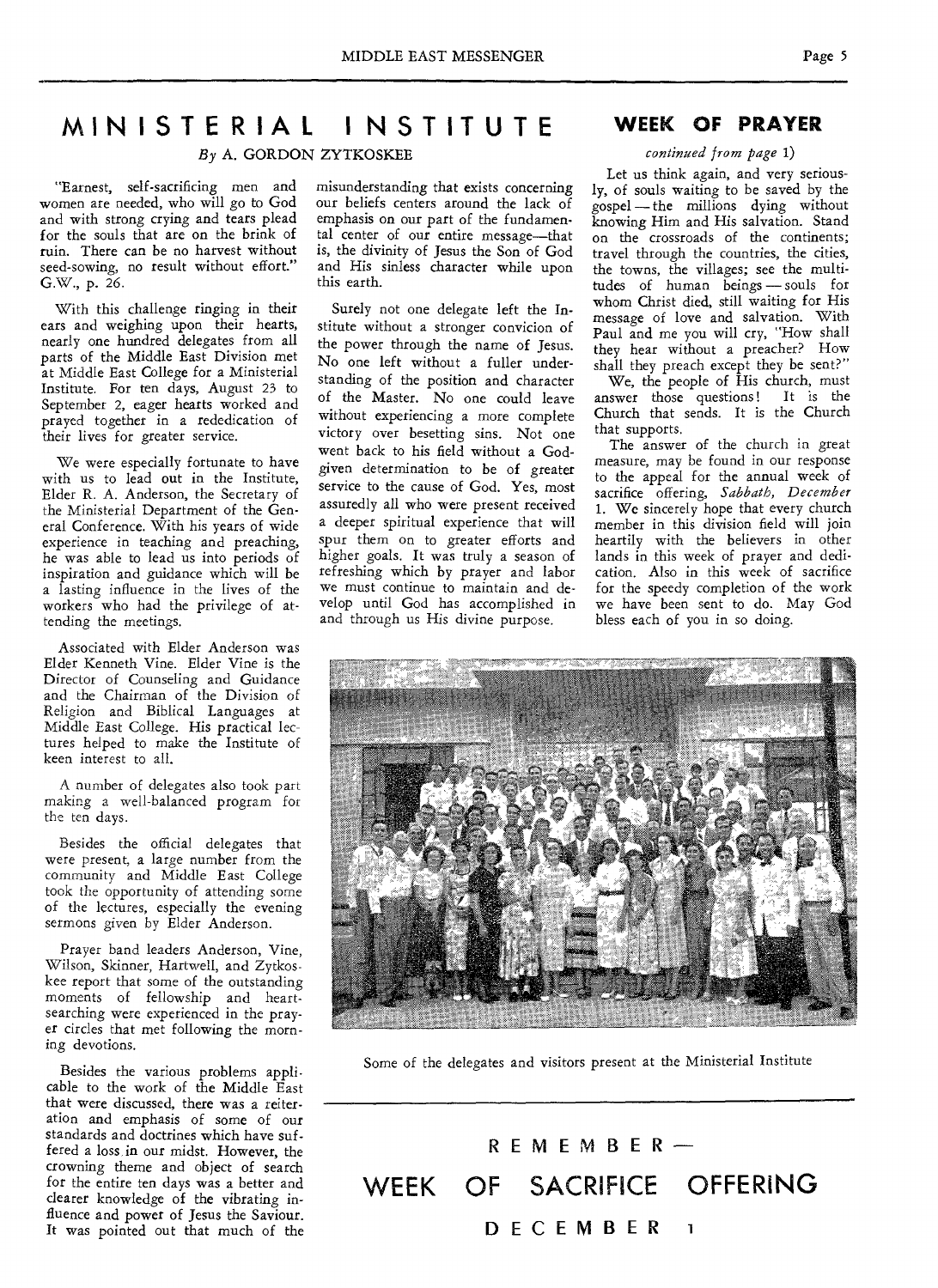# TICKET TO HEAVEN

### *By* Frances Shafer

Tommy was getting ready to go to his grandmother's, and he was excited. He didn't want to go in the car; he wanted to go by train. His mother told him that he could not go on the train, as it would cost too much for the ticket; all the rest of the family were going in the car, and he would have to go that way, too.

Tommy went away for a while, but soon he was back at his mother's side. In his hand he held a small piece of paper on which were some figures and even a small punched hole. "See here, mother," he said excitedly, "now can I go on the train? I have made a ticket." His mother explained to him that although he might think the ticket perfectly proper, the conductor on the train would not accept a ticket unless it were the right one issued by the railroad company.

How many people would like to go to heaven on their own ticket! But God does not accept a ticket like that any more than the railroad conductor would have accepted Tommy's homemade ticket.

In the twenty-second chapter of Matthew there is recorded the story of a certain king who made a marriage for his son. Verses 11-14 read: "And when the king came in to see the guests, he saw there a man which had not on a wedding garment: and he said unto him, Friend, how camest thou in hither not having a wedding garment? And he was speechless. Then said the king to the servants, Bind him hand and foot, and take him away, and cast him into outer darkness; there shall be weeping and gnashing of teeth. For many are called, but few are chosen."

This man had come in from the street to attend the king's wedding party, but he was proud. He did not want to go to the trouble of putting on the white garment which the king gave him. He said to the king's men, "My own clothes are good enough. I don't need the king's white gown."

So he sat down among the other guests in his everyday clothes.

By and by the king came in to greet his guests. He wanted to be good to them. Then he saw the man who would not wear the white wedding gown, and said to him, "Friend, how did you get in here like this?"

The man did not know what to say. He did not want to say, "I reckoned these rags were good enough for you," but he acted that way; and the king told his men to put him out.

Do you argue as did that man at the wedding? That the pitiful rags of your own supposed righteousness are "good enough" for your King? That they will get you into heaven as readily as will the pure white gown of Christ's righteousness?

A self-made religion is not good enough, as Tommy's home-made ticket was not good enough; as the old garments of the wedding guest were not good enough. Without God we can do nothing. John 15:5. In Isaiah 64:6 we are told, "But we are all as an unclean thing, and all *our* righteousnesses are as filthy rags." We need Christ's righteousness to cover our unrighteousness, our unsaved condition.

So we must accept Christ's ticket, His wedding garment; and we can only do that by coming to Him in prayer and accepting Him as our personal and only Saviour.

## **HOME SCHOOL**

#### *(continued from page* 2)

of God were associated with all the events of daily life in the home dwelling. The mighty works of God in the deliverance of His people were recounted with eloquence and reverential awe. The great truths of God's providence and of the future life were impressed on the young mind. It became acquainted with the true, the good, the beautiful.

By the use of figures and symbols the lessons given were illustrated, and thus more firmly fixed in the memory. Through this animated imagery the child was, almost from infancy, initiated into the mysteries, the wisdom, and the hopes of his fathers, and guided in a way of thinking and feeling and anticipating, that reached beyond things seen and transitory, to the unseen and eternal.

#### *Education in the Nazareth Home*

Jesus secured His education in the home. His mother was His first human teacher. From her lips, and from the scrolls of the prophets, He learned of Heavenly things. He lived in a peasant's home and faithfully and cheerfully acted His part in bearing the household burdens. He who had been the commander of heaven was a willing servant, a loving, obedient son. He learned a trade, and with His own hands worked in the carpenter's shop with Joseph.—C.G., p. 17.

# **A DIARY OF A BIBLE**

*January 15—Been* resting quietly for a week. The first few nights after the first of this year my owner read me regularly, but I think he has forgotten me.

*February* 2—Clean up. I was dusted with other things and put back into my place.

*February 8—Owner* read me for a short time after dinner, looking up a few references. Went to Sunday school.

*March* 7—Clean up. Dusted and in my place again. Have been down on the hall table since my trip to Sunday school.

*April* 2—Busy day. My owner being leader at a Bible Search meeting had to look up references. He had an awful time finding one though it was right in its place all the time.

*May 5—In* Grandma's lap all afternoon. She is here on a visit. She let a teardrop fall on Colossians 2:5-7.

*May* 6—In Grandma's lap again this afternoon. She spent most of her time on 1 Cortinthians 13 and the last four verses of the fifteenth chapter.

*May 7, 8, and* 9—In Grandma's lap every afternoon now. It's a comfortable spot. Sometimes she reads to me, and sometimes she talks to me.

*May* 10—Grandma gone. Back in the old place. She kissed me good-by.

*June 3—Had* a couple of four-leaf clovers stuck into me today.

*July 1—Packed* in a trunk with clothes and other things. Off for a holiday.

*July 7—Still* in trunk.

*July* 10—Still in the trunk, though nearly everything else has been taken out.

*What kind of story would your Bible tell?* 

Relatives and friends were saddened on August 29 by the death of Angel Yessayan, graduate nurse of Dar El Salaam Hospital, Baghdad. Although only a young lady of 21 years Miss Angel had a winning personality and was well liked by all. Her Christian virtues were an inspiration to patients, classmates, and hospital personnel. She was kind and considerate, thoughtfully giving cheer and encouragement to those less fortunate.

Sne leaves to mourn her parents, one sister, three brothers, other relatives and many friends. We extend our sincere sympathies to the bereaved.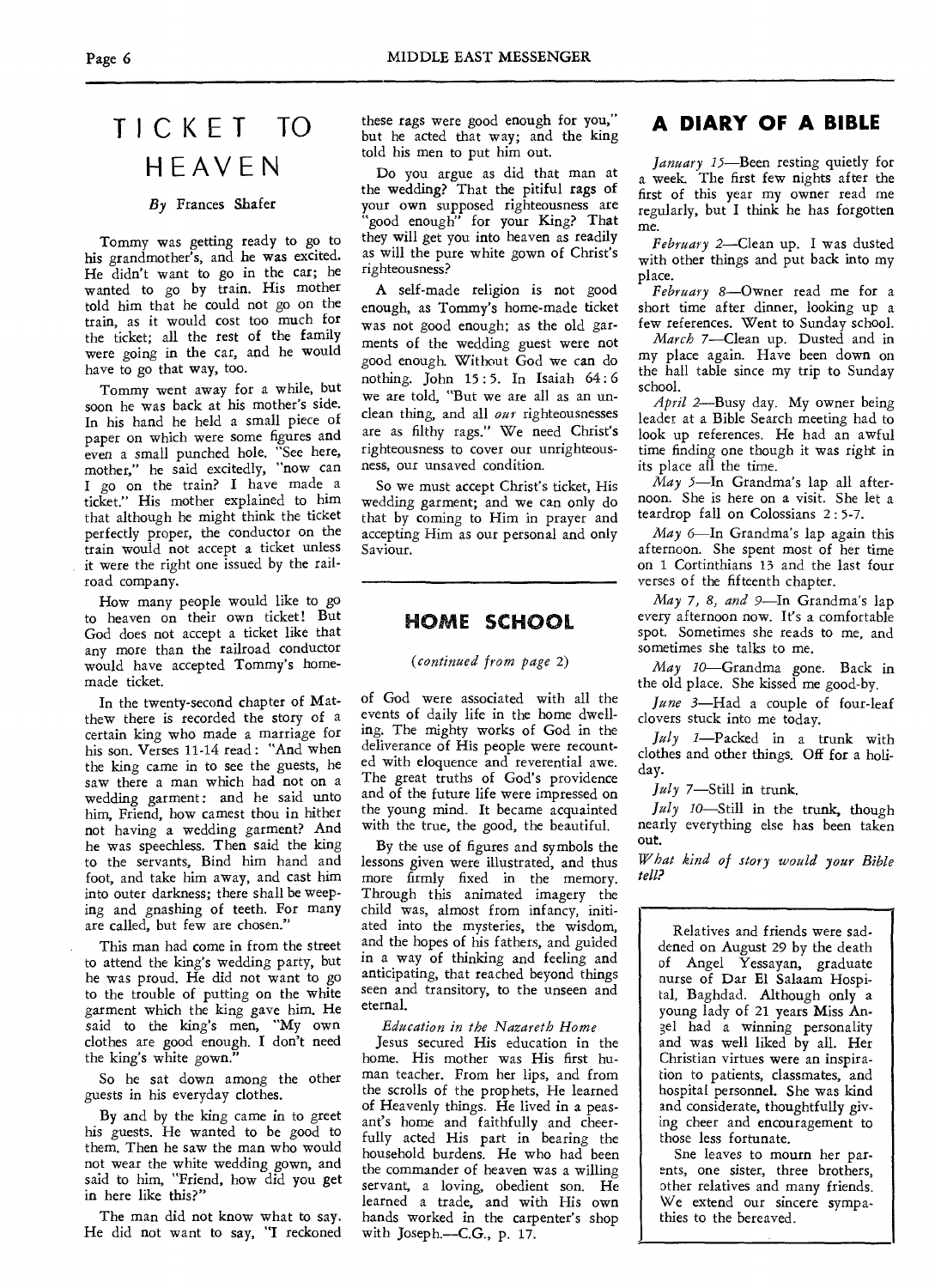# **MESSAGE OF APPRECIATION GENERAL CONFERENCE FALL COUNCIL**

WHEREAS, We have heard at this Autumn Council stirring reports of the onward progress of the message as it advances into all parts of the world field; and

WHEREAS, Our treasurers have reported unprecedented. gifts, tithes, and offerings to the cause of God from our loyal members in all lands, making it possible to present this year the largest budget ever voted at an Autumn Council; and

WHEREAS, Our people in all lands are proving true to the message, even under persecution and trial, looking forward with confidence to the soon coming of our Lord to redeem His people, therefore

*Be it Resolved,* 1. That we hereby express our sincere thanks to our heavenly Father for His continued love and protection even in these troublous times, and for His manifold blessing in leading His people into a wider experience in the message and into a greater advance of the advent truth than we have ever before experienced.

2. That we extend to our faithful believers in all parts of the world field our loving greetings from this Biennial Council and our deep appreciation of their faithfulness to the message which called them out of the darkness of the world into the light of truth in these last days, for their faithful service and their generous gifts and offerings to the cause of God which will make it possible for the denomination, with God's blessing, to make the greatest advance in all its history.

3. That we express to our great family of workers, especially in the farflung mission fields, our sincere appreciation of their loyal service to the cause, rendered ofttimes amidst forbidding surroundings when they have held up the banner of truth against opposing forces, that we assure them of our prayers and support, and that we join them in a mutual rededication of our all to the Master for the finishing of the work.

Christ has given us no promise of help in bearing today the burdens of<br>tomorrow. - Ellen G. White - Ellen G. White

# MESSAGE OF APPRECIATION **HERE AND THERE**

\* Middle East College has started another school year with 110 students.

\* Elder Shukri Nowfel has joined the College staff as College Arabic teacher. Another addition to the staff is Miss Indra Ashod who is teaching part time in the secondary section.

\* The Arabic Elementary School which is under construction on the Middle East College campus will be completed by October 31. Miss Angel Dikran of the Lebanon-Syria Mission has accepted a call to teach in this school.

\* The Medical Cadet Corps which was held on the Middle East College campus under the leadership of Elder W. E. Olson was brought to a successful close by a well-attended parade and demonstrations.

\* Elder Fred Veltman has assumed the responsibilities of the Pastor for the Middle East College Church. We trust that the church will continue to prosper under his leadership.

\* The 1955-56 graduates of Middle East College have taken their place in the Lord's work as follows :

Elias Zein : Teacher in Beirut Arabic School.

George Shaheen : Radio Studio Technician.

Henry Jeha: Teacher in Aramoun School.

Indra Ashod : Secretary at the Division, part time teacher at MEC secondary section.

Jack Barakat: Teacher in Beirut Arabic School.

Serob Ayvazian: Teacher in Tehran. Shakey Shennar: Secretary in the East Mediterranean Union.

Vigain Marcarian: Accountant and Assistant Treasurer, Iran Mission.

Zaher Farag: Dean of boys, and teacher at Nile Union Academy.

\* Congratulations to Mr. and Mrs. Maurice Katrib who became the proud parents of a baby daughter, Rym, on September 22.

\* Our best wishes to Mr. and Mrs. Naim Awais who welcomed a little son, Nadim, into their home May 24.

\* On September 6, via Pan American Airways, Elder Geo. J. Appel, President of the Middle East Division, and Mrs. Appel left on a well-earned furlough to the homeland.

Recent visitors to the Division headquarters were *Miss* Marjorie Warner from Thailand and Elder A. P. Cooke from Australia.

\* Mr. E. L. Haskell, step-father of Mrs. M. J. McCulloch, recently passed to his rest. Our sincere sympathies go to the bereaved believing "God shall wipe away all tears from their eyes; and there shall be no more death, neither sorrow, nor crying." Rev. 21:4.

\* We extend our sincere sympathies to the Wayne Olson family in the loss of Elder Olson's father who was accidentally killed on October 20. We look forward to the resurrection morn.

#### EAST MEDITERRANEAN UNION

\* Plans are being laid for holding a Biennial Business Session from November 19 to 22 in or near Beirut.

\* The total report for the colporteur work this summer shows an increase in sales over last year of about L£3,500, or a total of L£37,500 as compared with L£34,000 in 1955. This is a very good report in spite of the fact that we did not have quite as many colporteurs as last year. It is a good record and we are thankful to the Lord for His help. \* Brother A. J. Jones has taken over the work of Brother Fund during the absence of the Fund family who have gone on furlough.

\* The East Mediterranean Union is happy to welcome back its President and his wife, Elder and Mrs. R. H. Hartwell who returned from furlough on August 21.

\* Brother Hartwell and Brother Salim Noujaim recently attended the International Anti-Alcoholic Congress in Istanbul and enjoyed visiting our believers in that city.

\* Congratulations and best wished to Mr. and Mrs. Hanna Kabbas who received a small son into their home on September 27.

CYPRUS

\* The responsibility for the work in Cyprus has been resting largely upon Brother Barlas since Elder Veltman connected with Middle East College. The directing of the work in Cyprus is being cared for by the Union.

Brother Aram Aghassian has *also*  spent a few weeks there assisting the Nicosia church and his efforts have been much appreciated. Prayers are solicited for the selection of a new permanent worker to locate in Cyprus.

#### IRAQ

\* Schools have now begun for another year in Baghdad, Mosul, and Kirkuk.

\* The colporteur sales in Iraq this summer have proved to be quite encouraging and two colporteurs are continuing to sell literature though the student colporteurs have returned to the College. A new nursing class will begin in October at the Dar El Salaam Hospital when it is hoped a number of new students will begin the course.

\* The American Community in Baghdad is having a campaign this Fall in behalf of the hospital to raise funds for an oxygen tent.

\* On October 1 in the Dar El Salaam Hospital, Baghdad, a son, Roy, was born to Mr. and Mrs. Ghanim Fargo. Our congratulations to the happy parents.